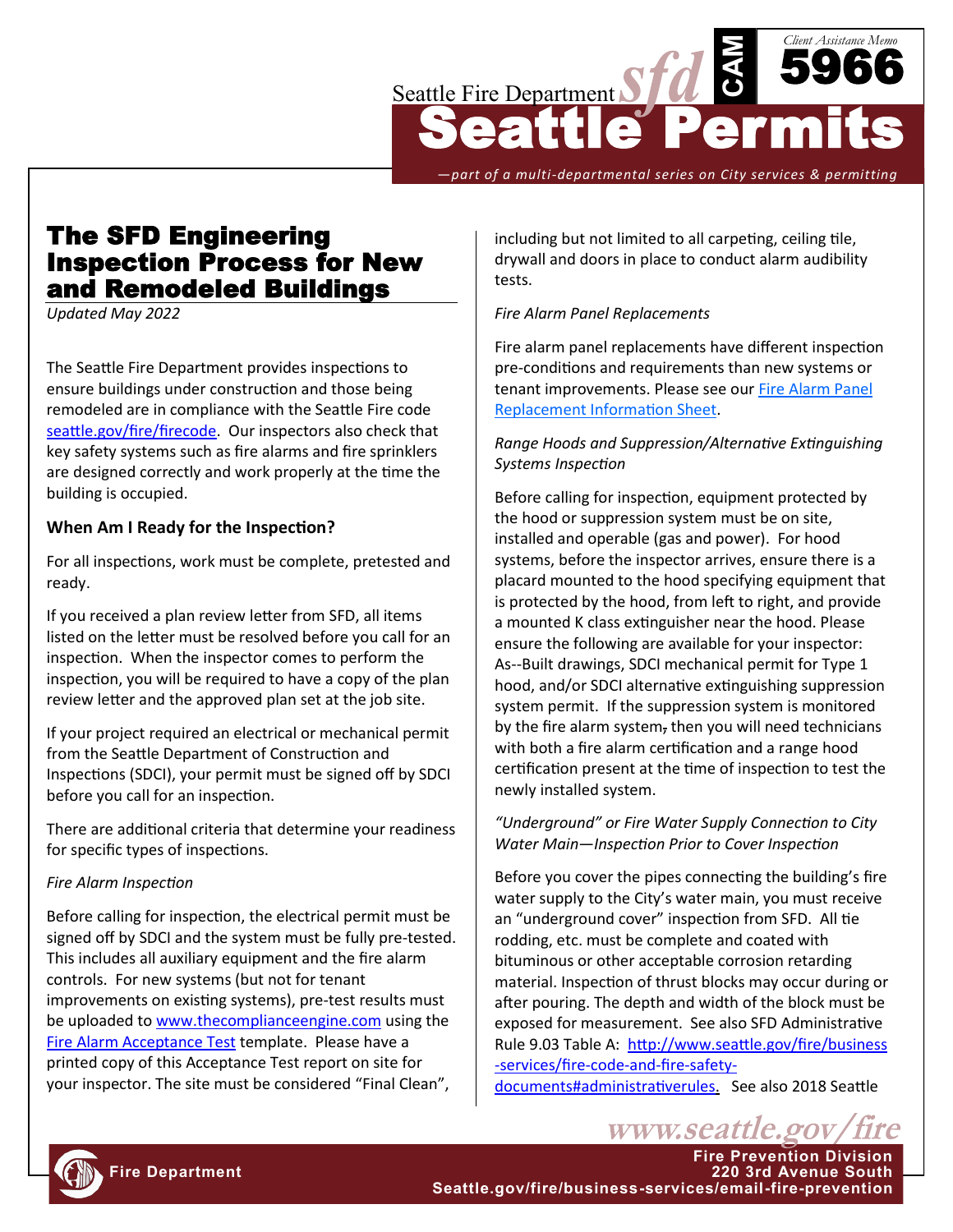Fire Code 903.3.5 (water supplies) and 903.3.5.4 (installation requirements). This inspection may be combined with "underground" flush and/or flow tests in many but not all circumstances, discuss with your inspector.

### *"Underground " or Fire Water Supply Connection to the City Water Main—Hydrostatic Flow Test*

Underground piping and connections between the building and the City's watermain may be covered if cover inspection has occurred, however, pressure drops must be within allowable limits. Hydrostatic flow inspection must occur prior to connection with the building or the City. If a City check valve is present, a "frying pan" must be installed. See also SFD Administrative Rule 9.03 Table A for additional clarification: [http://www.seattle.gov/fire/](http://www.seattle.gov/fire/business-services/fire-code-and-fire-safety-documents#administrativerules) business-[services/fire](http://www.seattle.gov/fire/business-services/fire-code-and-fire-safety-documents#administrativerules)-code-and-fire-safety[documents#administrativerules.](http://www.seattle.gov/fire/business-services/fire-code-and-fire-safety-documents#administrativerules) May be combined with "underground" flush and/or flow tests in many but not all circumstances, discuss with your inspector.

### *"Underground" or Fire Water Supply Connection to City Water Main—Flush Inspection*

Inspection must occur prior to connecting with the building system. See also SFD Administrative Rule 9.03 Table A for additional clarification: [http://](http://www.seattle.gov/fire/business-services/fire-code-and-fire-safety-documents#administrativerules) [www.seattle.gov/fire/business](http://www.seattle.gov/fire/business-services/fire-code-and-fire-safety-documents#administrativerules)-services/fire-code-and-firesafety-[documents#administrativerules.](http://www.seattle.gov/fire/business-services/fire-code-and-fire-safety-documents#administrativerules) May be combined with "underground" flush and/or flow tests in many but not all circumstances, discuss with your inspector.

Please be aware that a **Contractor's Materials and Test Certificate for Underground Piping** must be provided to your SFD inspector prior to receiving final SFD sign off. See example here: [http://www.seattle.gov/fire/business](http://www.seattle.gov/fire/business-services/construction-inspections#additionalinspectionprerequisitesforcertaininspections)[services/construction](http://www.seattle.gov/fire/business-services/construction-inspections#additionalinspectionprerequisitesforcertaininspections)-

### [inspections#additionalinspectionprerequisitesforcertainins](http://www.seattle.gov/fire/business-services/construction-inspections#additionalinspectionprerequisitesforcertaininspections) [pections.](http://www.seattle.gov/fire/business-services/construction-inspections#additionalinspectionprerequisitesforcertaininspections)

# *Sprinkler Cover Inspection*

You must call for cover inspections prior to installation of drywall or tiles that would interfere with visual access. Any time a sprinkler head is changed or moved, you must have an inspection.

### *Sprinkler Final Inspection*

A **Contractor's Materials and Test Certificate for Aboveground Piping** must be provided to your SFD inspector prior to receiving final SFD sign off. See

example here: [http://www.seattle.gov/fire/business](http://www.seattle.gov/fire/business-services/construction-inspections#additionalinspectionprerequisitesforcertaininspections)[services/construction](http://www.seattle.gov/fire/business-services/construction-inspections#additionalinspectionprerequisitesforcertaininspections)[inspections#additionalinspectionprerequisitesforcertaininsp](http://www.seattle.gov/fire/business-services/construction-inspections#additionalinspectionprerequisitesforcertaininspections) [ections.](http://www.seattle.gov/fire/business-services/construction-inspections#additionalinspectionprerequisitesforcertaininspections)

*Emergency Responder Radio Coverage Systems (BDA/DAS) Functional Verification Inspection*

To prepare for your SFD inspection on BDA/DAS system, please review these materials: [https://www.seattle.gov/](https://www.seattle.gov/fire/business-services/systems-testing#bdadasemergencyradiocommunications) fire/business-[services/systems](https://www.seattle.gov/fire/business-services/systems-testing#bdadasemergencyradiocommunications)-

[testing#bdadasemergencyradiocommunications.](https://www.seattle.gov/fire/business-services/systems-testing#bdadasemergencyradiocommunications) SFD provides a mandatory functional verification of the system using public safety radios. Contractors must submit commissioning or "acceptance test" results to SFD at least 24 hours prior to the SFD inspection through our third party vendor [www.thecomplianceengine.com.](http://www.thecomplianceengine.com) To create an account to enter test results please visit [https://](https://www1.thecomplianceengine.com/company/register) [www1.thecomplianceengine.com/company/register.](https://www1.thecomplianceengine.com/company/register)

### **How Do I Request an Inspection?**

### *Regular Inspections*

Most inspections are conducted during normal business hours. Request an inspection by visiting our website and filling out the form online: [http://www.seattle.gov/fire/](http://www.seattle.gov/fire/business-services/construction-inspections) business-[services/construction](http://www.seattle.gov/fire/business-services/construction-inspections)-inspections.

### *Overtime Inspections*

If you would like an inspection in the early morning hours, evenings or weekends, use the online inspection request form and select the overtime option when you provide your requested inspection times:

[http://www.seattle.gov/fire/business](http://www.seattle.gov/fire/business-services/construction-inspections)-services/construction[inspections.](http://www.seattle.gov/fire/business-services/construction-inspections) There is an additional charge for overtime inspections based on the actual labor cost to SFD for the overtime hours.

Please see our [Best Practices for Scheduling an Inspection](http://seattle.gov/documents/Departments/Fire/Business/SFDBestPracticesforSchedulingConstInsp.pdf) to avoid common mistakes and allow us to schedule you as quickly as possible.

# **What Information Do I Need When I Request an Inspection?**

We need information about the financially responsible party (to bill for inspection fees if not already paid with your SDCI permit) as well as information about the SFD certified technician who will be present for the inspection. You will also need to provide information about the type of inspection, the address, and the number of devices to be

**LEGAL DISCLAIMER:** *This Client Assistance Memorandum (CAM) should not be used as a substitute for codes and regulations. Individuals are responsible for compliance with all code and rule requirements, whether or not described in this CAM.*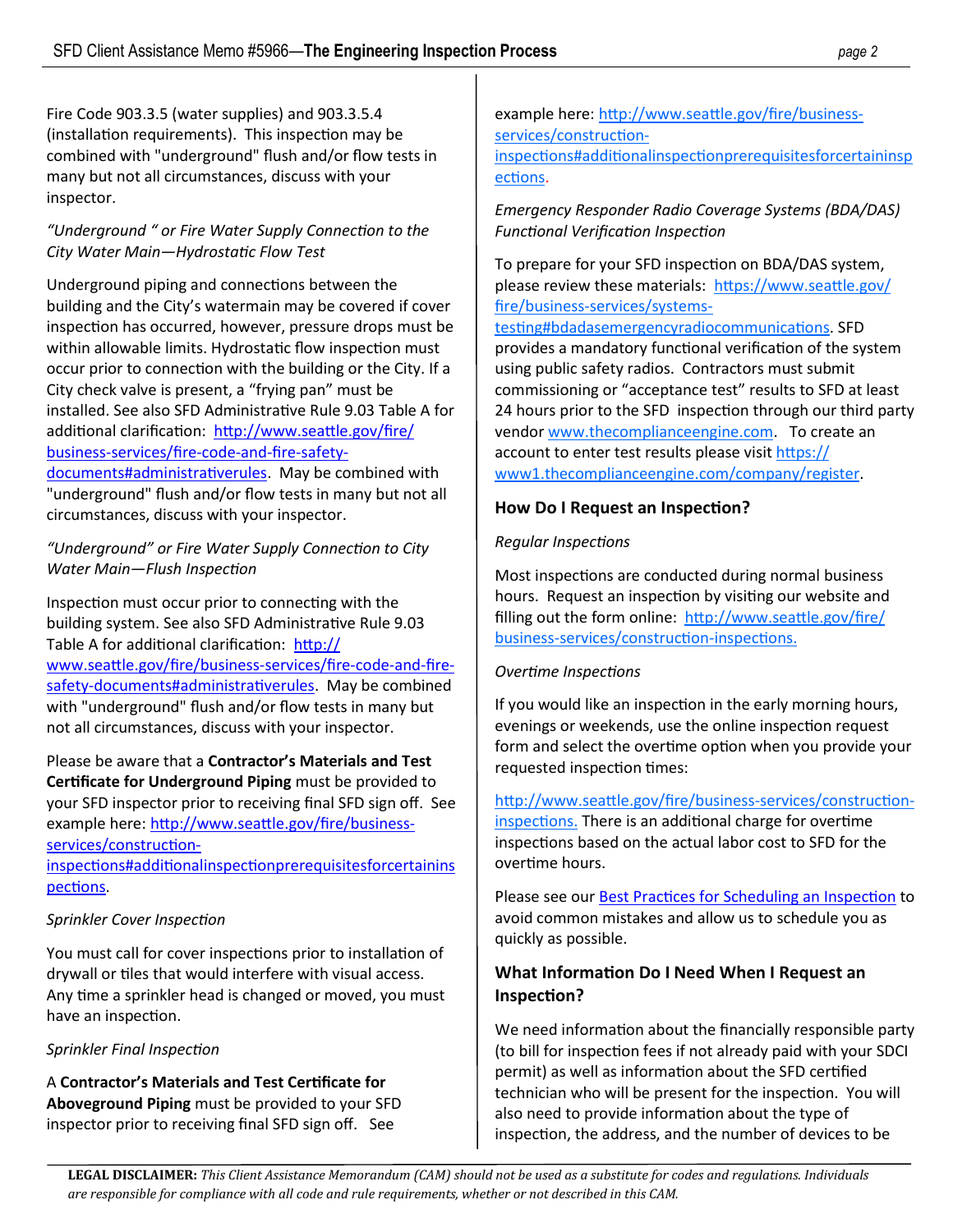tested.

# **How Far in Advance Should I Request My Inspection?**

We are generally scheduling two to three weeks in advance for regular time inspections due to the availability of inspectors. Overtime inspections are currently scheduling about five days in advance. If you follow the procedures outlined in this client assistance memo, you can help avoid delays to your inspection.

# **Must I be Present When the Inspector Comes? Do I Need Approved Plans On Site?**

Yes. A representative who is capable of performing the required tests, capable of providing access to inspection areas, and certified by the Seattle Fire Department must be present. This person must:

- present their certification card to the inspector for verification.
- have a copy of the approved plans.
- have a copy of the plan review letter.

# **How Can I Talk to My Inspector?**

You can leave a message for an SFD inspector by calling (206) 386-1443. Inspectors will return calls when in the office.

# **What Do I Do If I Have a Question When an Inspector is Not Available?**

The Lieutenant of Engineering is available during the day to answer specific questions related to your field inspections. Please email us at

[SFD\\_FMO\\_Engineering@seattle.gov.](mailto:SFD_FMO_Engineering@seattle.gov) related questions, but please direct field inspection.

# **Will I be Billed for a Failed or Missed Engineering Inspection?**

Fees for most Seattle Fire Department construction inspections include a repeat inspection at no charge if the system does not pass the first inspection. However, if the contractor's lack of preparation is the reason for the failed inspection, the Seattle Municipal Code provides the Seattle Fire Department with the ability to recover the costs the department incurred in providing that inspection. In 2021, the fee is \$273 per hour, including time spent by

inspectors preparing for the inspection, travelling, and at the job site. If the following items are not completed prior to the SFD inspector's arrival at the jobsite, the responsible party will be charged a failed inspection fee:

- 1. All required equipment and personnel, including those with relevant certification, are onsite.
- 2. All required pre-tests are completed and paperwork available for inspector. For new fire alarms and new BDA systems, acceptance test report must be submitted to www.thecomplianceengine.com prior to the SFD final inspection for that system.
- 3. Proof of SDCI electrical permit signed off, if applicable.
- 4. Proof of SDCI certification for elevators (final white tag), if applicable.
- 5. Stamped/approved set of fire system plans (sprinkler, alarm, etc.) are available for inspector, if applicable.
- 6. Sprinkler piping is not covered by dry wall or ceiling tiles, and is visible for the inspector, if applicable.
- 7. Underground sprinkler supply line is not covered and is visible for the inspector, if applicable.
- 8. Fire Department Plan Review Letter requirements have been met, if applicable.
- 9. For DAS/BDA, acceptance/commissioning report uploaded to www.thecomplianceengine.com (required as of 4/1/2021)

# **How Do I Cancel an Inspection? Are There Fees if I Don't Cancel My Inspection Timely?**

To cancel an inspection, email us with the subject line "Cancel Inspection" and include the inspection date, time, location, and type in the body of the email. Send the email to: [SFD\\_FMO\\_Engineering@seattle.gov](mailto:SFD_FMO_Engineering@seattle.gov) for regular and overtime inspections.

You will be charged a fee if an inspection is cancelled without sufficient notice. Fees and timelines are as follows:

- *Regular inspections* Cancel with at least 24 hours notice to avoid a late cancellation fee of \$273.
- *Overtime inspections* Cancel by 9 a.m. on the business day prior to the inspection to avoid a late

**LEGAL DISCLAIMER:** *This Client Assistance Memo (CAM) should not be used as a substitute for codes and regulations. Individuals are responsible for compliance with all code and rule requirements, whether or not described in this CAM.*